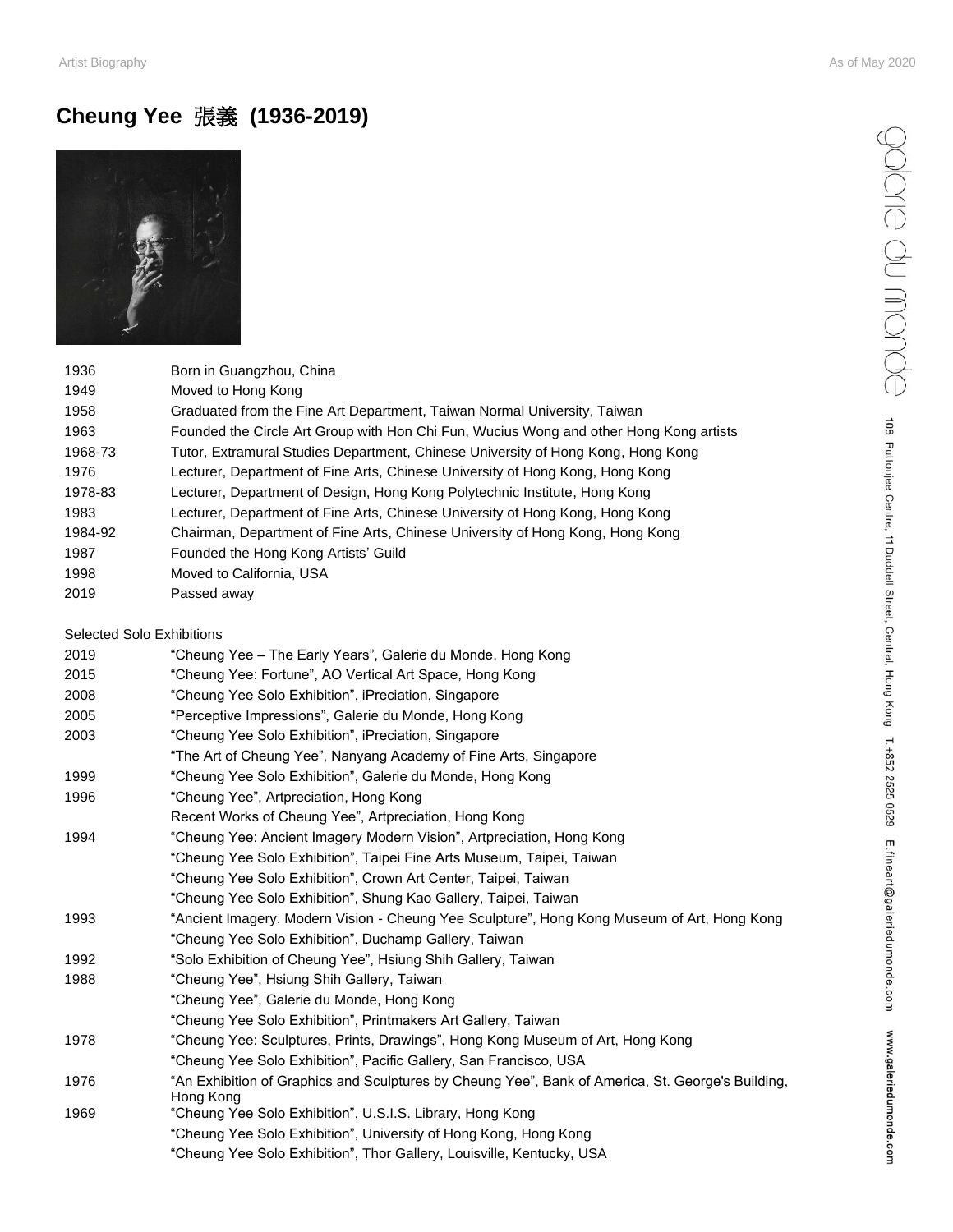|      | "Cheung Yee Solo Exhibition", The Luz Gallery, Manila, Philippines                                                                                                                                                                                                 |
|------|--------------------------------------------------------------------------------------------------------------------------------------------------------------------------------------------------------------------------------------------------------------------|
| 1967 | "Cheung Yee Solo Exhibition", The Luz Gallery, Manila, Philippines                                                                                                                                                                                                 |
| 1966 | "Cheung Yee One Man Show: Construction", Sally Jackson Art Gallery, Hong Kong                                                                                                                                                                                      |
|      | "Cheung Yee Solo Exhibition", Sally Jackson Gallery, Hong Kong                                                                                                                                                                                                     |
| 1965 | "Cheung Yee Solo Exhibition", Commonwealth Institute, London, UK                                                                                                                                                                                                   |
| 1964 | City Museum and Art Gallery, Hong Kong City Hall, Hong Kong                                                                                                                                                                                                        |
|      | <b>Selected Group Exhibitions</b>                                                                                                                                                                                                                                  |
| 2019 | "Embody", Galerie du Monde, Hong Kong                                                                                                                                                                                                                              |
| 2017 | "Reunion", Exchange Square, Hong Kong                                                                                                                                                                                                                              |
| 2016 | "Hanging Out: An Exhibition of Hongkong Art of the 70s", Ping Pong Gintoneria, Hong Kong                                                                                                                                                                           |
| 2010 | "Echo: Hong Kong Sculpture Biennial 2010", Hong Kong Visual Arts Centre, Hong Kong                                                                                                                                                                                 |
| 2009 | "Chinese Base", Cattle Depot Artist Village, Hong Kong                                                                                                                                                                                                             |
| 2008 | Bridge Art Fair New York 2008, Presented by iPreciation, New York, USA                                                                                                                                                                                             |
| 2007 | "In Celebration of a New Habitat", Galerie du Monde, Hong Kong                                                                                                                                                                                                     |
|      | Art Beijing, Beijing, China                                                                                                                                                                                                                                        |
|      | Korea International Art Fair, Seoul, Korea                                                                                                                                                                                                                         |
|      | Art Taipei 2007, Taipei, Taiwan                                                                                                                                                                                                                                    |
| 2005 | "Hong Kong Sculpture Exhibition", Cattle Depot Artist Village, Hong Kong                                                                                                                                                                                           |
| 2004 | "Concepts in Wood: Contemporary Hong Kong Wood Sculpture", University Museum and Art Gallery,<br>The University of Hong Kong, Hong Kong                                                                                                                            |
| 2002 | "Reborn, Rejoice, Rejuvenate 2002", One Fullerton Waterfront Promenade, Singapore                                                                                                                                                                                  |
|      | "Cheung Yee and Hong Kong Contemporary", iPRECIATION, Singapore                                                                                                                                                                                                    |
| 2000 | Group Show, Valentine Willie Fine Art, Kuala Lumpur, Malaysia                                                                                                                                                                                                      |
| 1997 | "One Country, Two Perspectives", Galerie du Monde, Hong Kong                                                                                                                                                                                                       |
|      | "Hong Kong Art 1997 - Collection of the Hong Kong Museum of Art, Beijing & Guangzhou Exhibition",<br>National Art Museum of China, Beijing, China<br>"Faculty show of 40th Anniversary of Fine Arts Department", The Chinese University of Hong Kong, Hong<br>Kong |
| 1996 | "The 11 <sup>th</sup> Asian International Art Exhibition", Metropolitan Museum of Manila, Manila, Philippines                                                                                                                                                      |
|      | "Taipei & Hong Kong Leading Artist Exhibition", Museum Annex, Hong Kong                                                                                                                                                                                            |
| 1995 | "Faculty show of Fine Arts Department", The Chinese University of Hong Kong, Hong Kong                                                                                                                                                                             |
|      | "Contemporary Hong Kong Art 95", Hong Kong Museum of Art, Hong Kong                                                                                                                                                                                                |
|      | Art Asia Hong Kong, Hong Kong Convention & Exhibition Center, Hong Kong                                                                                                                                                                                            |
|      | Art Trends 95, Hong Kong Convention & Exhibition Center, Hong Kong                                                                                                                                                                                                 |
|      | "Group Show", Crown Art Center, Taipei, Taiwan                                                                                                                                                                                                                     |
| 1992 | "Macau Gravura 92 Printmakin", Macau                                                                                                                                                                                                                               |
| 1990 | "Contemporary Artists Drawing Exhibition", Cheng Pin Gallery, Taipei, Taiwan                                                                                                                                                                                       |
| 1989 | "4 <sup>th</sup> International Biennial Print Exhibition", Taipei Fine Arts Museum, Taipei, Taiwan                                                                                                                                                                 |
|      | "Tradition and Creation", National Palace Museum, Taipei, Taiwan                                                                                                                                                                                                   |
| 1988 | "In Three Dimensions: Chinese Sculpture Today", Rotunda, Exchange Square, Hong Kong                                                                                                                                                                                |
|      | "Ten Years of Hong Kong Sculpture: A 10th Anniversary Programme of Hong Kong Arts Centre",<br>Pao Galleries, Hong Kong Arts Centre, Hong Kong<br>"Moderne Chinesische Kunst Aus Hong Kong", Galerie Art East Art West, Hamburg, Germany                            |
|      | "In the Dimensions - Chinese Sculpture Today", Exchange Square, Hong Kong                                                                                                                                                                                          |
|      | "Collection of Asia Watercolour Works", Osaka, Japan                                                                                                                                                                                                               |
| 1987 | "Contemporary Chinese Painting", Shin Kong Life Insurance Art Gallery, Taipei, Taiwan                                                                                                                                                                              |
| 1986 | "First Choice 1986", Pao Galleries, Hong Kong Arts Centre, Hong Kong                                                                                                                                                                                               |
|      | "Hong Kong Sculpture '86: Exhibition of Works by Hong Kong Sculptors", Fung Ping Shan Museum,                                                                                                                                                                      |
|      | The University of Hong Kong, Hong Kong<br>"Modern Prints Exhibition", The Chinese University of Hong Kong, Hong Kong                                                                                                                                               |
|      | "Hong Kong Sculpture `86", Fung Ping Shan Museum, University of Hong Kong, Hong Kong                                                                                                                                                                               |
| 1985 | "Drawings `86 - Hong Kong & New York Chinese Artists",<br>Hong Kong Institute for Promotion of Chinese Culture, Hong Kong<br>"The Sculpture Show: An Exhibition of Contemporary Chinese Sculpture", Exchange Square, Hong Kong                                     |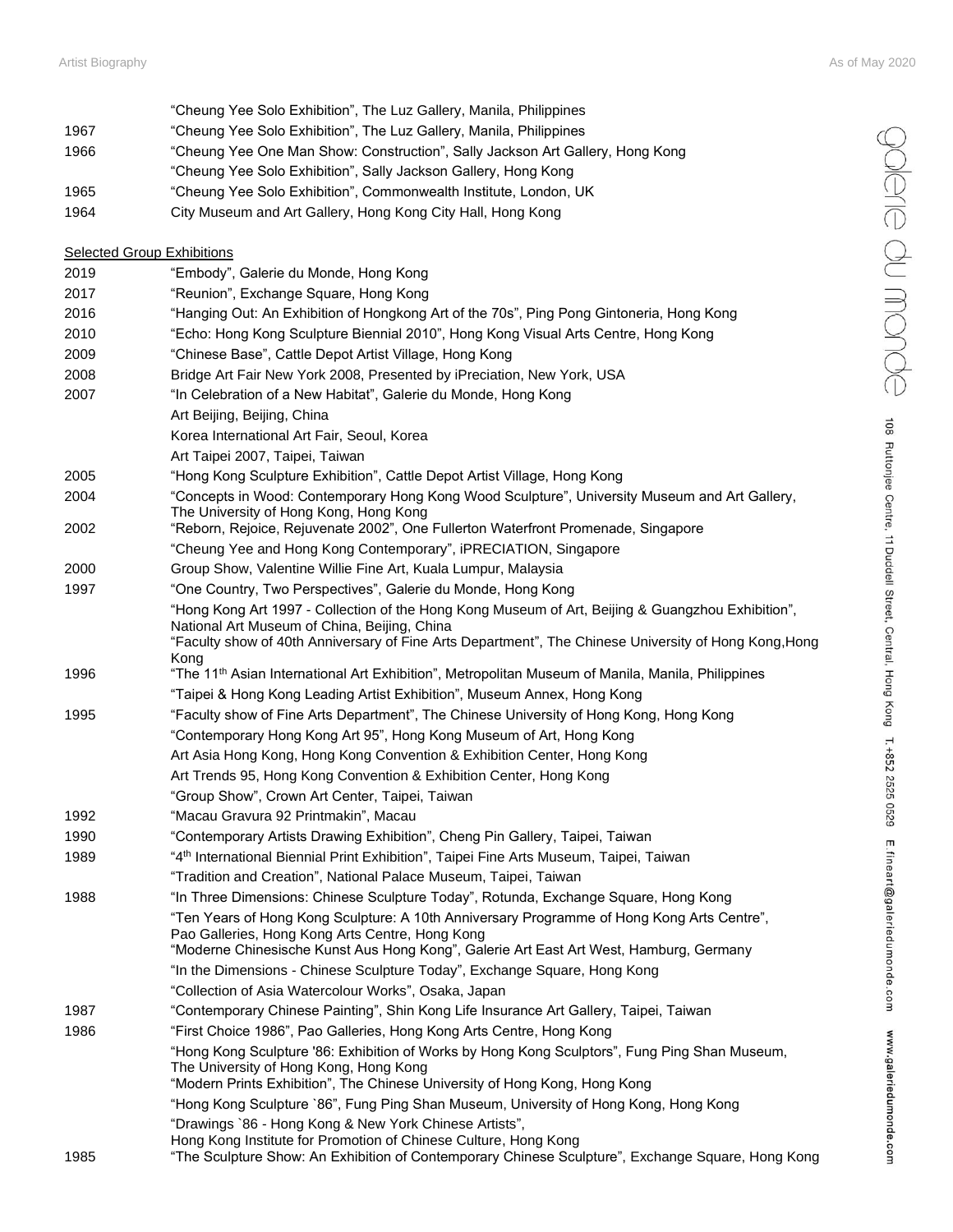|      | "10 <sup>th</sup> Prints Exhibition", Hong Kong Graphics Society, Hong Kong                                           |
|------|-----------------------------------------------------------------------------------------------------------------------|
| 1984 | "Contemporary Open-Air Sculpture Exhibition", Hong Kong Coliseum, Hong Kong                                           |
| 1984 | "Art '84", Fung Ping Shan Museum, The University of Hong Kong, Hong Kong                                              |
|      | "Sculpture in Hong Kong", Goethe-Institut Hong Kong, Hong Kong Arts Centre, Hong Kong                                 |
| 1983 | "10 <sup>th</sup> National Arts Exhibition", Taiwan National Museum, Taipei, Taiwan                                   |
|      | "Contemporary Hong Kong Prints", Hong Kong Museum of Art, Hong Kong                                                   |
|      | "Overseas Chinese Artists Exhibition", Taipei Fine Arts Museum, Taipei, Taiwan                                        |
| 1982 | "Hong Kong Contemporary Sculpture Exhibition", Pao Galleries, Hong Kong Arts Centre, Hong Kong                        |
|      | "Contemporary Hong Kong Art", Metropolitan Museum of Manila, Manila, Philippines                                      |
|      | "Contemporary Chinese Prints", St. John University, Jamaica, New York, USA                                            |
|      | "6 Chinesen Aus Hong Kong", Galerie Henning, Hamberg, Germany                                                         |
| 1981 | "Hong Kong Art 1970-1980", Hong Kong Museum of Art, Hong Kong                                                         |
|      | "First Choice 1981", Hong Kong Arts Centre, Hong Kong                                                                 |
|      |                                                                                                                       |
| 1979 | "Works of Contemporary Hong Kong Artists", Museum of Canton, Guangzhou, China                                         |
|      | "Sketches by Three Hong Kong Artists: Cheung Yee   Leung Kui Ting   Wucius Wong",<br>Hong Kong Arts Centre, Hong Kong |
|      | "Contemporary Hong Kong Art Biennial Exhibition 1979", Exhibition Gallery, Hong Kong City Hall, Hong Kong             |
|      | "Contemporary Oriental Graphic Show", Miaoya Zhai Gallery, Arizona, USA                                               |
| 1978 | International Exchange Exhibition of Prints, Seoul, Korea                                                             |
|      | Biennale Internazionale Della Grafica D'Arte, Florence, Prato                                                         |
| 1977 | "Art the Visual Experience", Pearl City Department Store, Hong Kong                                                   |
|      | "Contemporary Hong Kong Art 1977", Hong Kong City Hall, Hong Kong                                                     |
|      | "Inaugural Exhibition", Hong Kong Arts Centre, Hong Kong                                                              |
| 1976 | "Five Artists of Hong Kong", Exhibition Gallery, Hong Kong City Hall, Hong Kong                                       |
|      | Modern Prints by Chinese Artists, Hong Kong Museum of Art, Hong Kong                                                  |
| 1975 | "An Exhibition of Recent Works by Six Local Artists", I-Chuan Gallery, Hong Kong                                      |
|      | "Hong Kong Artists 1975 An Exhibition of Contemporary Paintings and Sculpture",                                       |
|      | St. John Ambulance Association, Hong Kong                                                                             |
| 1974 | "Hong Kong Arts Festival First Exhibition of Contemporary Hong Kong Art", Hotel Furama Kempinski,<br>Hong Kong        |
|      | "Asia Oggi: Rassegna di Grafica Contemporanea", Milano, Italy                                                         |
|      | "9 <sup>th</sup> International Biennial Exhibition of Prints", Tokyo, Japan                                           |
| 1973 | "3 Hong Kong Artists", I-Chuan Gallery, Hong Kong                                                                     |
|      | "Contemporary Prints by Chinese Artists", City Museum and Art Gallery, Hong Kong                                      |
| 1971 | "Four Hong Kong Artists - Kwong Yeu-Ting, Douglas Bland, Lui Shou-Kwan, And Cheung Yee",                              |
|      | City Museum and Art Gallery, Hong Kong                                                                                |
|      | "Art Now Hong Kong", City Art Gallery of Bristol, Bristol, UK                                                         |
| 1970 | "The Circle Art Group: Sculptures & Paintings", Sally Jackson Art Gallery, Hong Kong                                  |
|      | "Exhibition of Contemporary Hong Kong Art", City Museum and Art Gallery, Hong Kong                                    |
| 1969 | "Prints, Drawings and Ink Paintings by Hong Kong Artists", City Museum and Art Gallery, Hong Kong                     |
| 1968 | "The Circle Group: Exhibition of Paintings and Sculpture", City Museum and Art Gallery, Hong Kong                     |
| 1967 | "The Circle Art Group: Drawings & Prints", Sally Jackson Art Gallery, Hong Kong                                       |
|      | "Contemporary Asian Prints", City Museum and Art Gallery, Hong Kong                                                   |
| 1966 | "The Circle Art Group Show", Exhibition Gallery, Hong Kong City Hall, Hong Kong                                       |
|      | "15th National Print Exhibition", Brooklyn Museum, New York, USA                                                      |
| 1965 | "The Circle Contemporary Art Show", Hong Kong City Hall, Hong Kong                                                    |
| 1964 | "The Circle Art Group Exhibition 1964", Hong Kong City Hall, Hong Kong                                                |
|      | "Pittsburgh International", Carnegie Institute, Washington, USA                                                       |
| 1963 | "A Joint Exhibition of Recent Works by David Lam & Cheung Yee", Hong Kong City Hall, Hong Kong                        |
| 1962 | "2 <sup>nd</sup> Hong Kong International Salon of Paintings", Hong Kong City Hall, Hong Kong                          |
|      | "Hong Kong Art Today", City Hall Art Gallery, Hong Kong                                                               |

## Awards and Grants

1988 Sculptor of the Year Award 1988, Hong Kong Artists' Guild, Hong Kong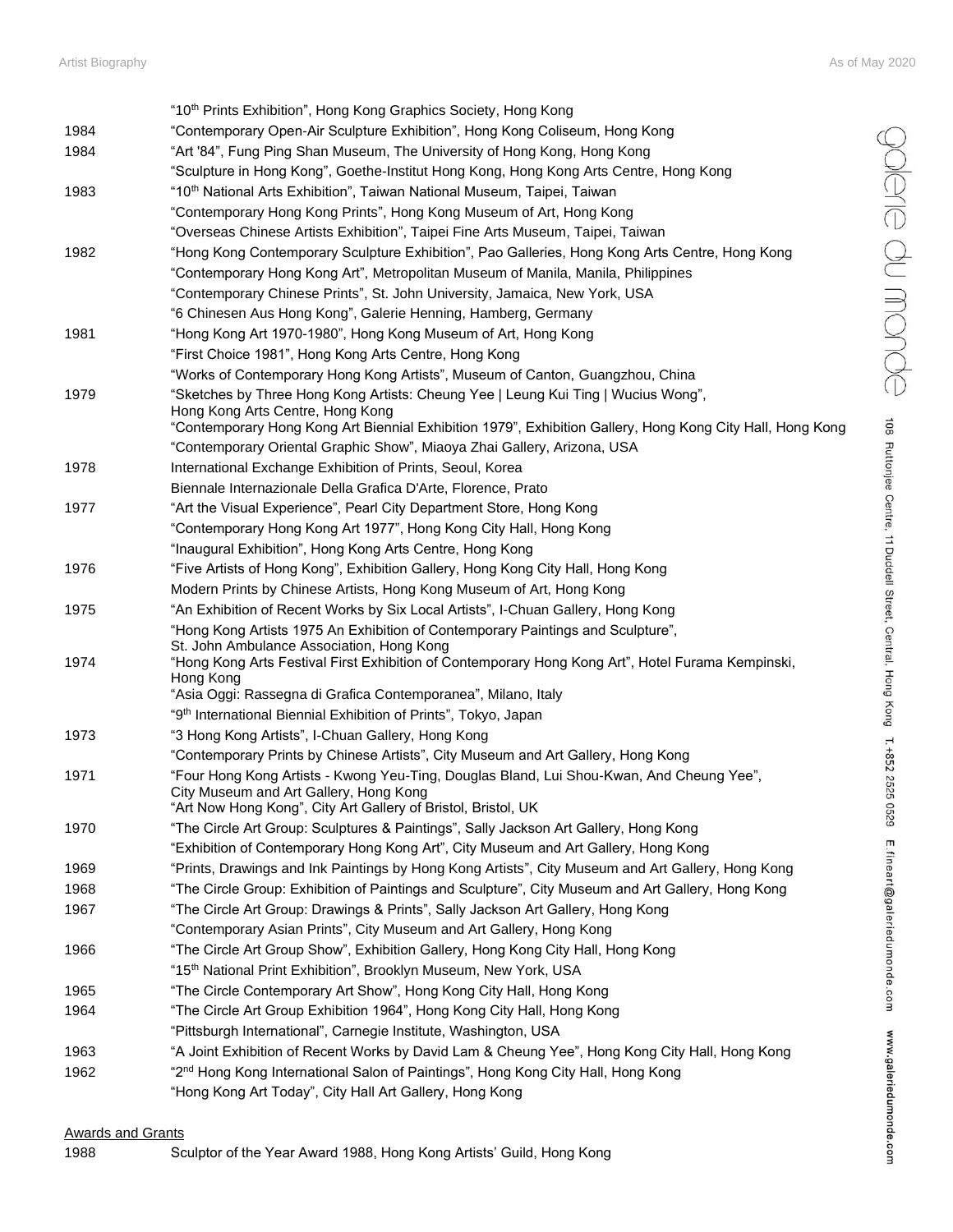- 1979 The Member Order of the British Empire (Honorary) 1965 Grant to the U.S.A. and Europe from the Institute of International Education
- Selected Public Collections

Ashmolen Museum, Oxford, England, UK Hong Kong Heritage Museum, Hong Kong Hong Kong Museum of Art, Hong Kong Kaohsiung Fine Arts Museum, Kaohsiung, Taiwan Museum of Modern Art, Mexico City, Mexico National Museum of History, Taipei, Taiwan Taipei Fine Arts Museum, Taipei, Taiwan Taiwan Museum of Art, Taichung, Taiwan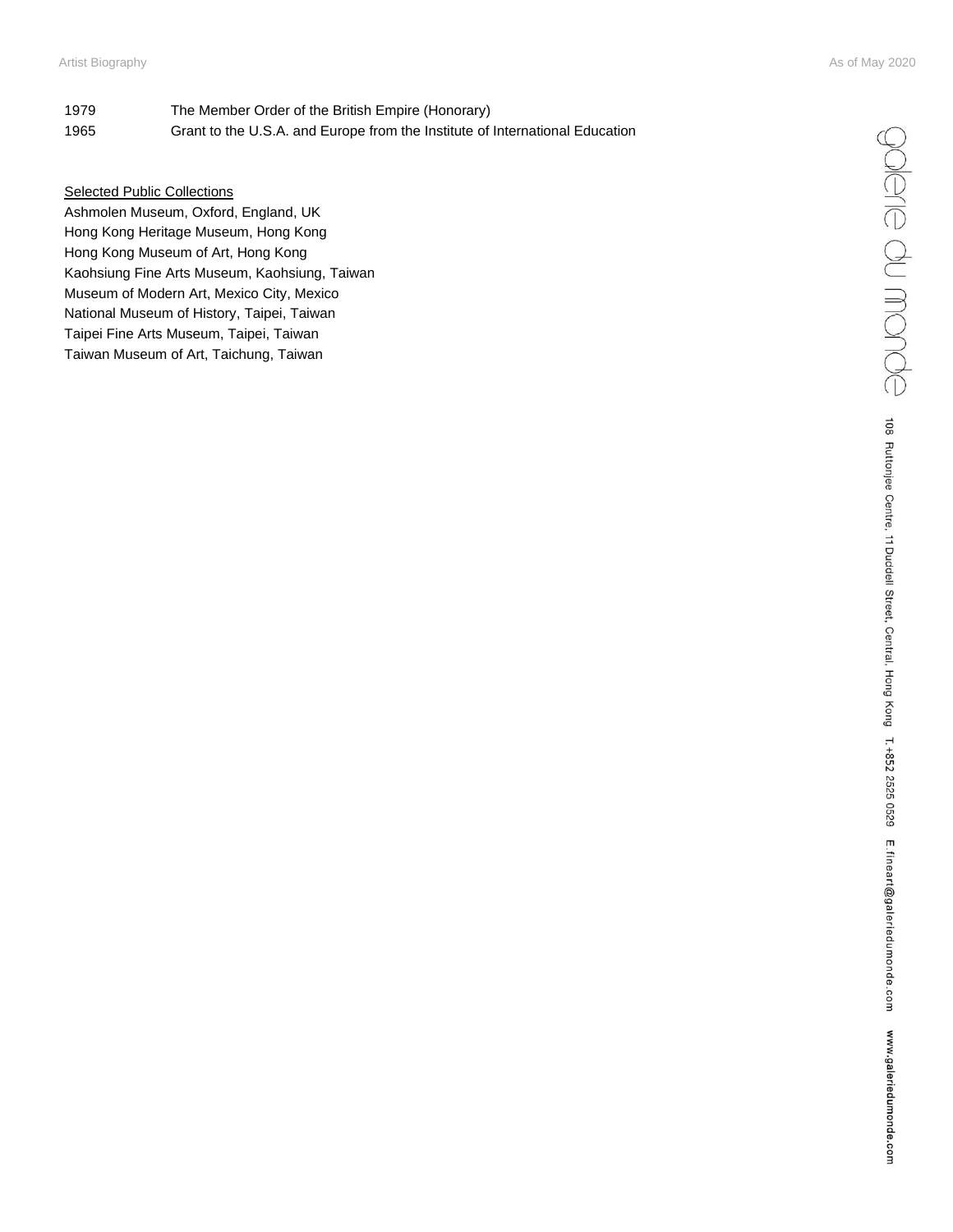## 張義 **Cheung Yee (1936-2019)**



| 1936    | 出生於中國廣東                                          |
|---------|--------------------------------------------------|
| 1949    | 移居香港                                             |
| 1958    | 畢業於國立台灣師範大學藝術系                                   |
| 1963    | 與韓志勳、王無邪和其他本地藝術家成立中元畫會                           |
| 1968-73 | 任職香港中文大學校外進修部導師                                  |
| 1976    | 任職香港中文大學藝術系講師                                    |
| 1978-83 | 任職香港理工學院設計系資深講師                                  |
| 1983    | 任職香港中文大學藝術系教授                                    |
| 1984-92 | 任職香港中文大學藝術系系主任                                   |
| 1987    | 香港藝術家聯盟的創始成員                                     |
| 1998    | 移居美國加利福尼亞州                                       |
| 2019    | 因病過世                                             |
| 個展      |                                                  |
| 2019    | 張義 - 源,世界畫廊,香港                                   |
| 2015    | 福:張義, AO Vertical 藝術空間, 香港                       |
| 2008    | 張義個展,誰先覺畫廊,新加坡                                   |
| 2005    | Perceptive Impressions,世界畫廊,香港                   |
| 2003    | 張義個展,誰先覺畫廊,新加坡                                   |
|         | The Art of Cheung Yee, 南洋藝術學院, 新加坡               |
| 1999    | 張義個展,世界畫廊,香港                                     |
| 1996    | 張義個展,誰先覺畫廊,新加坡                                   |
|         | Recent Works of Cheung Yee, 誰先覺畫廊, 新加坡           |
| 1994    | 張義:古象詮新,誰先覺畫廊,新加坡                                |
|         | 張義個展,台北市立美術館,台北,台灣                               |
|         | 張義個展,尊彩藝術中心,台北,台灣                                |
|         | 張義個展, Shung Kao畫廊, 台北, 台灣                        |
| 1993    | 古象詮新 - 張義雕塑, 香港藝術館, 香港                           |
|         | 張義個展, Duchamp畫廊, 台灣                              |
| 1992    | 張義個展,雄獅畫廊,台灣                                     |
| 1988    | 張義個展,雄獅畫廊,台灣                                     |
|         | 張義個展,世界畫廊,香港                                     |
| 1978    | 張義個展, Printmakers Art Gallery, Taiwan            |
|         | 張義雕塑、版畫、素描,香港藝術館,香港<br>張義個展, Pacific 畫廊, 舊金山, 美國 |
| 1976    | 張義作品展,美國銀行,聖佐治大廈,香港                              |
| 1969    | 張義個展,香港中央圖書館,香港                                  |
|         | 張義個展,香港大學,香港                                     |
|         | 張義個展, Thor 畫廊, 路易斯維爾, 肯塔基州, 美國                   |
|         | 張義個展, Luz 畫廊, 馬尼拉, 菲律賓                           |
|         |                                                  |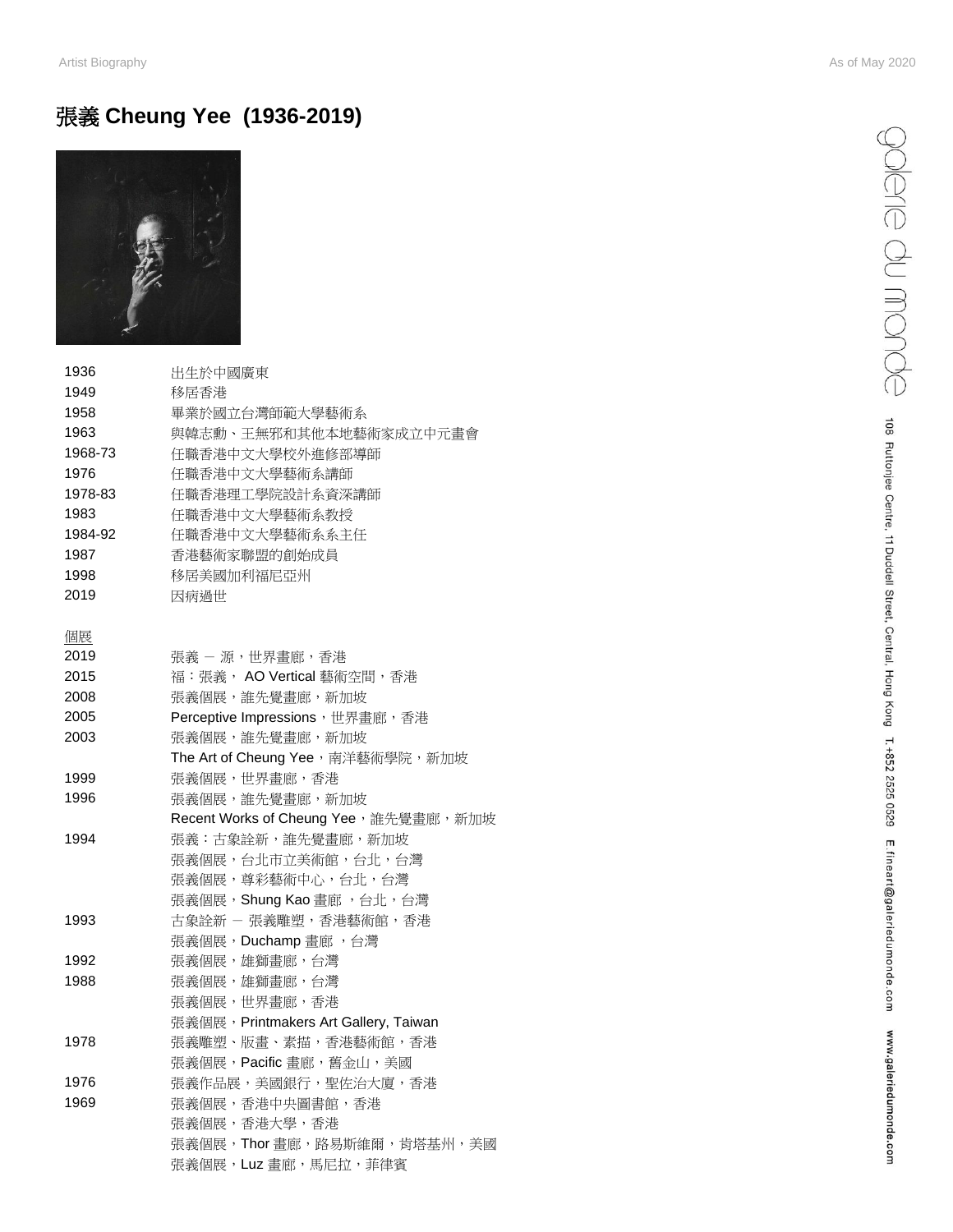$\bigcirc$   $\bigcirc$   $\bigcirc$   $\bigcirc$   $\bigcirc$   $\bigcirc$   $\bigcirc$   $\bigcirc$   $\bigcirc$   $\bigcirc$  as Ruttonjee Centre, 11 Duddell Street, Central, Hong Kong T.+852 2525 0529 E.fineart@galeriedumonde.com WW.galeriedumonde.com

| 1967<br>1966 | 張義個展,Luz 畫廊,馬尼拉,菲律賓<br>張義個人近作展,三集畫廊,香港                                |
|--------------|-----------------------------------------------------------------------|
|              | 張義個展,三集畫廊,香港                                                          |
| 1965         | 張義個展,英聯邦學院,倫敦,英國                                                      |
| 1964         | 香港博物美術館,香港大會堂,香港                                                      |
| 部分群展         |                                                                       |
| 2019         | 體現,世界畫廊,香港                                                            |
| 2017         | 當代中國雕塑家作品展,交易廣場,香港                                                    |
| 2016         | 閒逛:70年代香港藝術展,乒乓城,香港                                                   |
| 2010         | 靜觀奇變:香港雕塑雙年展 2010,香港中文大學新亞書院許氏文化館,香港                                  |
| 2009         | 漢字基地,牛棚藝術村,香港                                                         |
| 2008         | Bridge 紐約藝術博覽會,誰先覺畫廊項目,紐約,美國                                          |
| 2007         | In Celebration of a New Habitat, 世界畫廊, 香港                             |
|              | 藝術北京,北京,中國                                                            |
|              | 韓國國際藝術博覽會,首爾,韓國                                                       |
|              | 台北國際藝術博覽會,台北,台灣                                                       |
| 2005         | 香港雕文:現代雕塑藝術展覽,牛棚藝術村,香港                                                |
| 2004         | 弄木溯源:香港當代木雕藝術,香港大學美術博物館,香港                                            |
| 2002         | Reborn, Rejoice, Rejuvenate 2002, 浮爾頓一號海濱長廊, 新加坡                      |
|              | Cheung Yee and Hong Kong Contemporary, 誰先覺畫廊, 新加坡                     |
| 2000         | 群展, Valentine Willie 藝術空間, 吉隆坡, 馬來西亞                                  |
| 1997         | One Country, Two Perspectives, 世界畫廊, 香港                               |
|              | 香港藝術一九九七 - 香港藝術館藏品展・北京・廣州,中國美術館,北京,中國                                 |
|              |                                                                       |
|              | 四十週年藝術系系展,香港中文大學,香港                                                   |
| 1996         | 第十一屆亞洲國際美術展覽會,馬尼拉大都會博物館,馬尼拉,菲律賓                                       |
|              | 台港現代藝術領航者聯展,香港中文大學文物館,香港                                              |
| 1995         | 藝術系系展,香港中文大學,香港                                                       |
|              | 九五當代香港藝展,香港藝術館,香港                                                     |
|              | Art Asia 香港藝術博覽會,香港會議展覽中心,香港                                          |
|              | Art Trends 95 藝術博覽會, 香港會議展覽中心, 香港                                     |
|              | 群展, 皇冠藝文中心, 台北, 台灣                                                    |
| 1992         | 澳門版畫展 92,澳門                                                           |
| 1990         | 當代畫家素描展,誠品畫廊,台北,台灣                                                    |
| 1989         | 第四屆國際版畫雙年展,台北市立美術館,台北,台灣                                              |
|              | 傳統與創造,國立故宮博物院,台北,台灣                                                   |
| 1988         | 三度空間:今日的中國雕塑,交易廣場,香港                                                  |
|              | 十年香港雕塑:香港藝術中心十週年紀念項目,香港藝術中心包氏畫廊,香港                                    |
|              | Moderne Chinesische Kunst Aus Hong Kong, Art East Art West 畫廊, 漢堡, 德國 |
|              | In the Dimensions - Chinese Sculpture Today, 交易廣場, 香港                 |
|              | Collection of Asia Watercolour Works, 大阪, 日本                          |
| 1987         | 當代中國畫作,新光人壽保險藝術畫廊,台北,台灣                                               |
| 1986         | 第一選擇 1986,香港藝術中心包氏畫廊,香港                                               |
|              | 香港雕塑八六,香港大學馮平山博物館,香港                                                  |
|              | 當代版畫藝術,香港中文大學,香港                                                      |
|              | 香港雕塑 86,香港大學美術博物館,香港                                                  |
|              | Drawings `86 - Hong Kong & New York Chinese Artists,香港中華文化促進中心,香港     |
| 1985         | 當代中國雕塑, 交易廣場, 香港                                                      |
|              | 第十屆版畫展,香港版畫協會,香港                                                      |
| 1984         | 現代戶外雕塑展覽,香港體育館,香港                                                     |
|              | 藝展八四,香港大學大學馮平山博物館,香港                                                  |
|              | 香港雕塑,香港歌德學院,香港藝術中心,香港                                                 |
|              |                                                                       |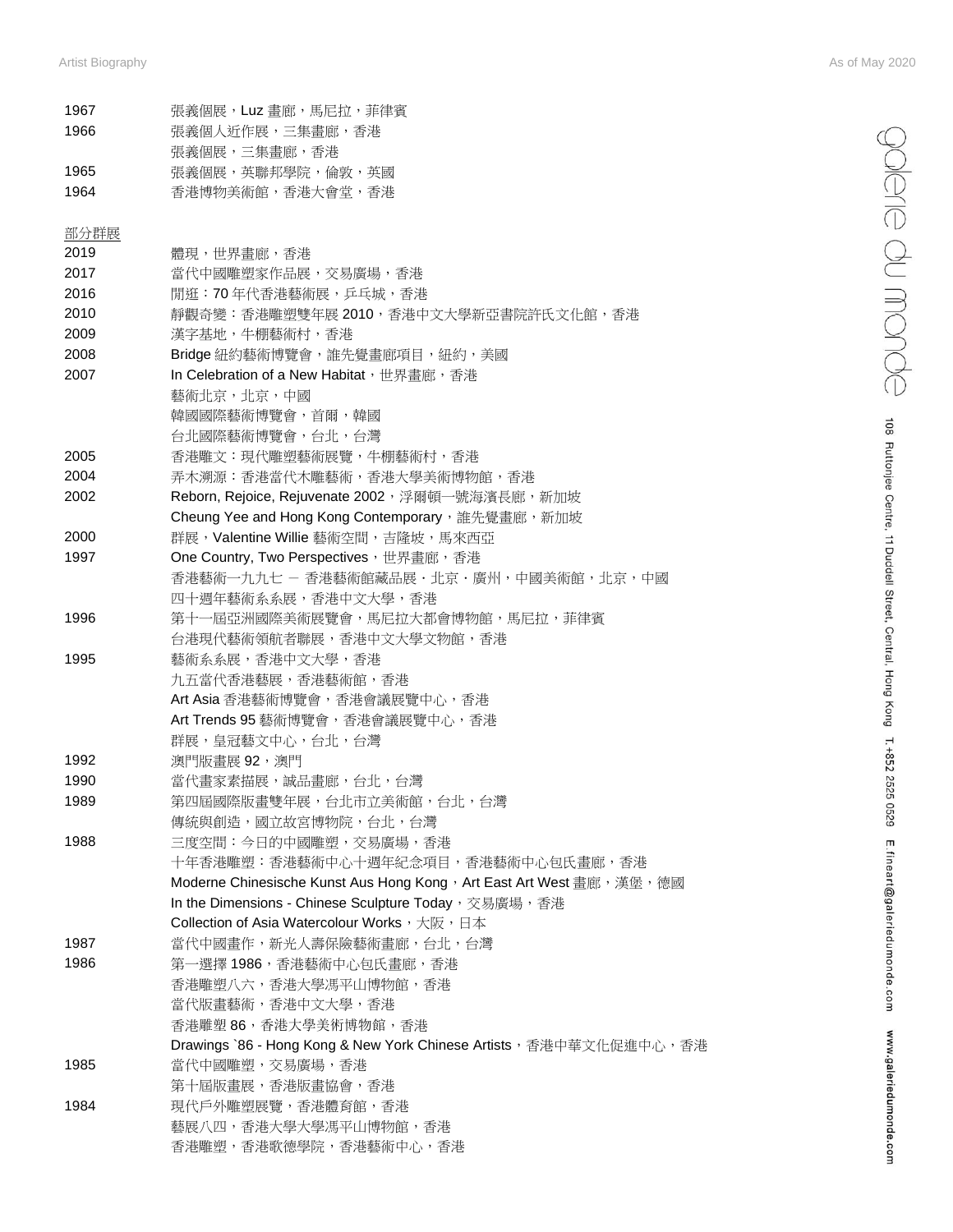| 1983 | 第十屆全國美展,國立臺灣博物館,台北,台灣                                                |
|------|----------------------------------------------------------------------|
| 1983 | 當代香港版畫,香港藝術館,香港                                                      |
|      | Overseas Chinese Artists Exhibition, 台北市立美術館, 台北, 台灣                 |
| 1982 | 香港雕塑家協會作品展,香港藝術中心包氏畫廊,香港                                             |
|      | Contemporary Hong Kong Art, 馬尼拉大都會博物館, 馬尼拉, 菲律賓                      |
|      | Contemporary Chinese Prints, 聖約翰學院, 牙買加, 紐約, 美國                      |
|      | 6 Chinesen Aus Hong Kong, Henning 畫廊,漢堡,德國                           |
| 1981 | 香港藝術 1970-1980, 香港藝術館, 香港                                            |
|      |                                                                      |
|      | 第一選擇1981,香港藝術中心,香港                                                   |
|      | 香港當代藝術家作品展,廣州博物館,廣州,中國                                               |
| 1979 | 三藝術家草圖展:張義   梁巨廷   王無邪,香港藝術中心,香港                                     |
|      | 當代香港藝術雙年展 (1979), 香港大會堂, 香港                                          |
|      | Contemporary Oriental Graphic Show, Miaoya Zhai 畫廊, 亞利桑拿州, 美國        |
| 1978 | 國際版畫交流展,首爾,韓國                                                        |
|      | 國際美術圖形雙年展,佛羅倫薩,普拉托                                                   |
| 1977 | Art the Visual Experience, Pearl City 百貨公司, 香港                       |
|      | 一九七七年當代香港藝術,香港大會堂,香港                                                 |
|      | 開幕展覽,香港藝術中心,香港                                                       |
| 1976 | Five Artists of Hong Kong, 香港大會堂, 香港                                 |
|      | Modern Prints by Chinese Artists, 香港藝術館, 香港                          |
| 1975 | An Exhibition of Recent Works by Six Local Artists, 藝川畫廊, 香港         |
|      | 一九七五年香港藝術家聯展,香港聖約翰救護機構總部,香港                                          |
| 1974 | 藝術節現代香港藝術展覽,富麗華酒店,香港                                                 |
|      | Asia Oggi: Rassegna di Grafica Contemporanea, 米蘭, 意大利                |
|      | 第九屆版畫雙年展,東京,日本                                                       |
| 1973 |                                                                      |
|      | 3 Hong Kong Artists, 藝川畫廊, 香港                                        |
|      | 當代中國藝術家版畫,香港博物美術館,香港                                                 |
| 1971 | 香港藝術家四人展 ― 鄺耀鼎、白連、呂壽琨、張義,香港博物美術館,香港                                  |
|      | Art Now Hong Kong, 布里斯托城市博物館與美術館, 倫敦, 英國                             |
| 1970 | 中元畫會:雕刻繪畫,三集畫廊,香港                                                    |
|      | 當代香港藝術,香港博物美術館,香港                                                    |
| 1969 | Prints, Drawings and Ink Paintings by Hong Kong Artists, 香港博物美術館, 香港 |
| 1968 | 中元畫會繪畫雕塑展,香港博物美術館,香港                                                 |
| 1967 | 中元畫會:素描版畫展覽,三集畫廊,香港                                                  |
|      | Contemporary Asian Prints, 香港博物美術館, 香港                               |
| 1966 | 中元畫會展,香港大會堂,香港                                                       |
|      | 第十五屆全國版畫展覽,布魯克林博物館,紐約,美國                                             |
| 1965 | 中元畫會現代藝術展,香港大會堂,香港                                                   |
| 1964 | 中元畫會展1964,香港大會堂,香港                                                   |
|      | Pittsburgh International, 華盛頓卡內基研究所, 華盛頓, 美國                         |
| 1963 | 林鎮輝 張義近作展,香港大會堂,香港                                                   |
| 1962 | 第二屆香港國際繪畫沙龍,香港大會當,香港                                                 |
|      | 今日的香港藝術,香港大會堂畫廊,香港                                                   |
|      |                                                                      |
|      |                                                                      |
| 獎項   |                                                                      |
| 1988 | 香港藝術家聯盟頒香港雕刻家年獎                                                      |
| 1979 | 獲頒 MBE 勳銜                                                            |
| 1965 | 獲紐約國際教育學院獎學金,赴美國及歐洲進修                                                |

edom du monde 108 Ruttonjee Centre, 11 Duddell Street, Central, Hong Kong T.+852 2525 0529 E.fineart@galeriedumonde.com www.galeriedumonde.com